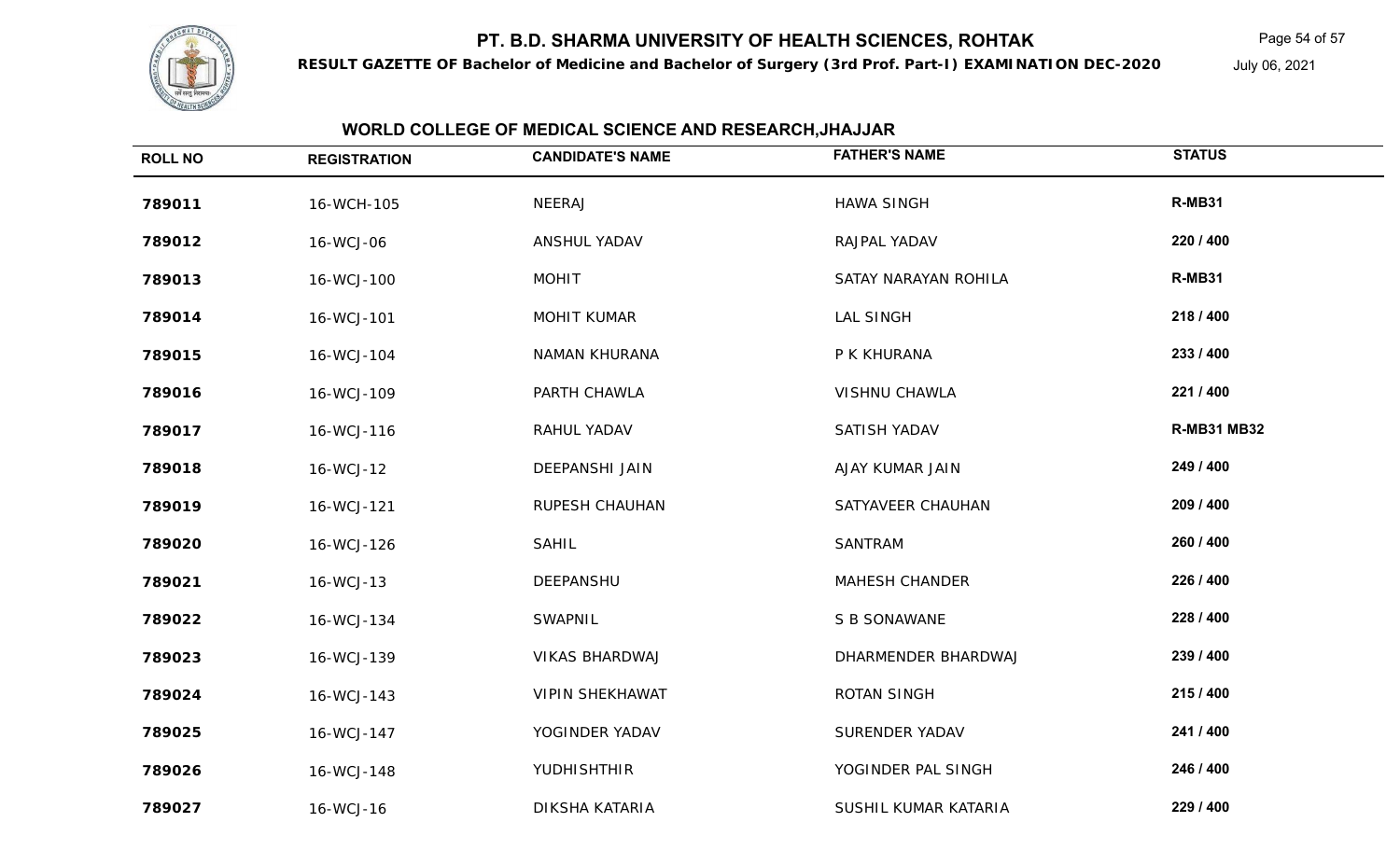

**RESULT GAZETTE OF Bachelor of Medicine and Bachelor of Surgery (3rd Prof. Part-I) EXAMINATION DEC-2020**

Page 55 of 57

July 06, 2021

| <b>ROLL NO</b> | <b>REGISTRATION</b> | <b>CANDIDATE'S NAME</b> | <b>FATHER'S NAME</b>   | <b>STATUS</b>      |
|----------------|---------------------|-------------------------|------------------------|--------------------|
| 789028         | 16-WCJ-22           | <b>GUNJAN</b>           | <b>BUDH RAM</b>        | 227 / 400          |
| 789029         | 16-WCJ-24           | HIMANSHI HARIT          | ARUN PRAKASH           | 236 / 400          |
| 789030         | 16-WCJ-25           | <b>IPSITA</b>           | <b>JAGDISH CHANDER</b> | 210 / 400          |
| 789031         | 16-WCJ-27           | JAYANA JAIN             | AJAY KUMAR JAIN        | 235 / 400          |
| 789032         | 16-WCJ-28           | KOMAL LAKRA             | PHOOL KANWAR LAKRA     | 269 / 400          |
| 789033         | 16-WCJ-37           | NAINSHREE YADAV         | <b>GAGAN PRAKASH</b>   | 240 / 400          |
| 789034         | 16-WCJ-49           | PREM LATA               | SATISH KUMAR           | 275 / 400          |
| 789035         | 16-WCJ-50           | PRERNA                  | <b>GURVINDER SINGH</b> | 233 / 400          |
| 789036         | 16-WCJ-51           | PRIYA RANI              | <b>SHYAM LAL</b>       | 247 / 400          |
| 789037         | 16-WCJ-53           | RENUKA                  | <b>KARAN SINGH</b>     | 260 / 400          |
| 789038         | 16-WCJ-55           | RITU YADAV              | PAWAN YADAV            | <b>R-MB32 MB33</b> |
| 789039         | 16-WCJ-57           | SHEETAL RANI            | <b>ASHOK ATTRI</b>     | 224 / 400          |
| 789040         | 16-WCJ-62           | <b>VAISHALI VERMA</b>   | OM PARKASH             | R-MB31             |
| 789041         | 16-WCJ-63           | <b>VRITIKA MALIK</b>    | <b>J S MALIK</b>       | 236 / 400          |
| 789042         | 16-WCJ-64           | <b>VIDISHA SINGH</b>    | RADHE SHYAM SINGH      | 235 / 400          |
| 789043         | 16-WCJ-65           | <b>YOGITA</b>           | SURENDER YADAV         | 249 / 400          |
| 789044         | 16-WCJ-67           | <b>ABHISHEK</b>         | SHISHPAL               | <b>R-MB31 MB32</b> |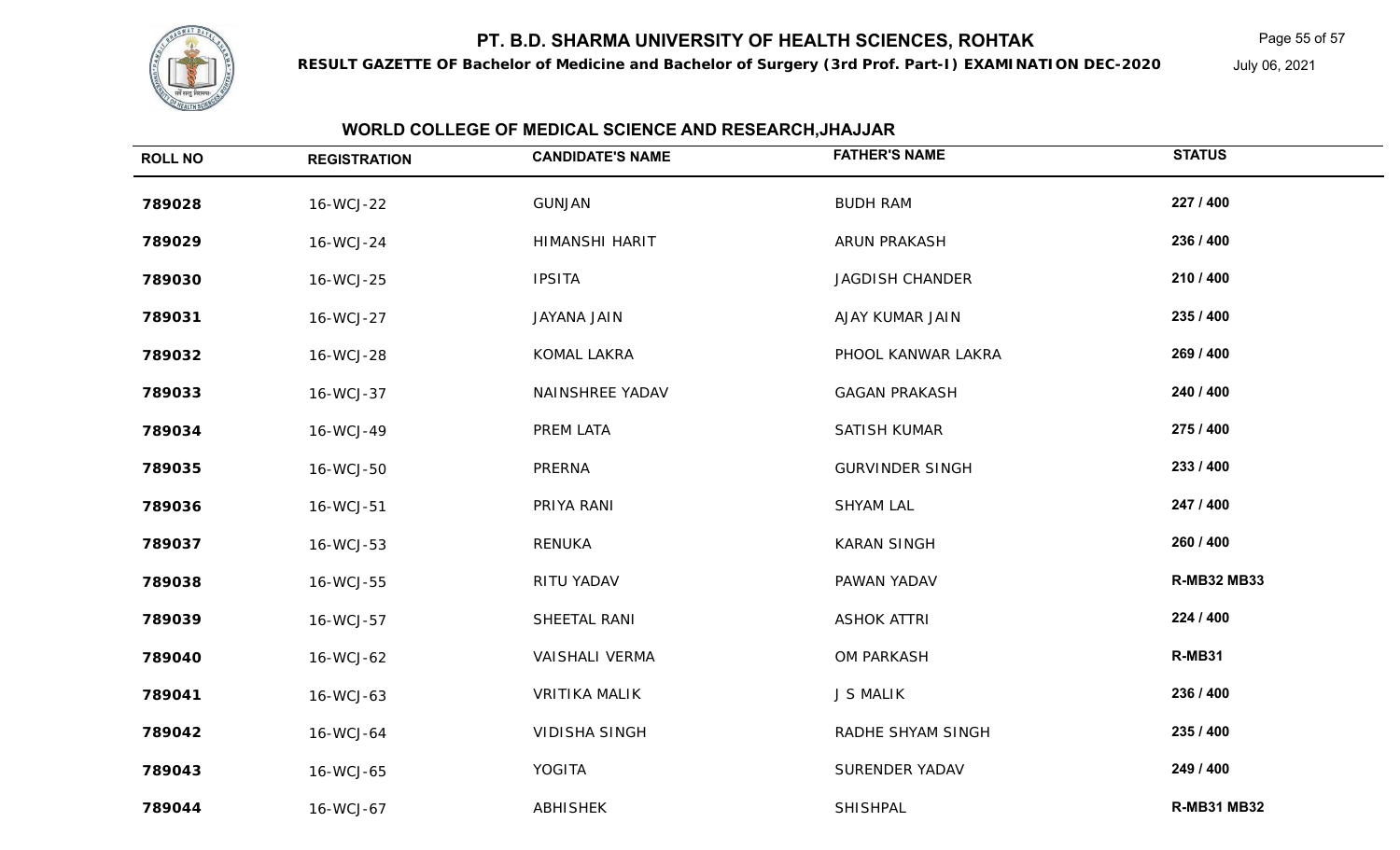

**RESULT GAZETTE OF Bachelor of Medicine and Bachelor of Surgery (3rd Prof. Part-I) EXAMINATION DEC-2020**

Page 56 of 57

July 06, 2021

| <b>ROLL NO</b> | <b>REGISTRATION</b> | <b>CANDIDATE'S NAME</b> | <b>FATHER'S NAME</b>  | <b>STATUS</b>      |
|----------------|---------------------|-------------------------|-----------------------|--------------------|
| 789045         | 16-WCJ-71           | AMAN                    | <b>AMIR SINGH</b>     | <b>R-MB32</b>      |
| 789046         | 16-WCJ-74           | AMIT DHANDHI            | SUKHBIR SINGH         | 231 / 400          |
| 789047         | 16-WCJ-76           | ANURAG REDHU            | <b>RAJBIR SINGH</b>   | 230 / 400          |
| 789048         | 16-WCJ-78           | ATINDER SINGH           | <b>DEVENDER SINGH</b> | 234 / 400          |
| 789049         | 16-WCJ-80           | <b>BRIJESH</b>          | <b>DHRAM PAL</b>      | R-MB32             |
| 789050         | 16-WCJ-89           | <b>GAURAV GUPTA</b>     | <b>SUBHASH GUPTA</b>  | 227 / 400          |
| 789051         | 16-WCJ-93           | <b>JATIN KAUSHIK</b>    | YASH PAL KAUSHIK      | 218 / 400          |
| 789052         | 16-WCJ-94           | JATIN YADAV             | ANOOP SINGH YADAV     | 239 / 400          |
| 789053         | 16-WCJ-96           | <b>KANISHK SINGHMAR</b> | YASHPAL SINGHMAR      | <b>R-MB31 MB33</b> |
| 789054         | 16-WCJ-99           | <b>MANISH GARG</b>      | <b>TRILOK CHAND</b>   | 243 / 400          |
| 789055         | 16-WCJ-07           | ARCHANA CHOUDHARY       | <b>VIJAY KUMAR</b>    | 247 / 400          |
| 789056         | 16-WCJ-107          | NIKHIL NAYYAR           | OM PAL NAYYAR         | <b>R-MB31 MB33</b> |
| 789057         | 16-WCJ-108          | PANKAJ SAINI            | RAMESHWAR DAYAL SAINI | 231 / 400          |
| 789058         | 16-WCJ-112          | PRASHANT YADAV          | BRAHAM PRAKASH YADAV  | 225 / 400          |
| 789059         | 16-WCJ-135          | <b>TANISH BANSAL</b>    | MOHAN LAL BANSAL      | 228 / 400          |
| 789060         | 16-WCJ-23           | HARSHITA                | O P CHUGH             | 268 / 400          |
| 789061         | 16-WCJ-31           | <b>MEGHA SAINI</b>      | <b>VIJAY SAINI</b>    | 239 / 400          |